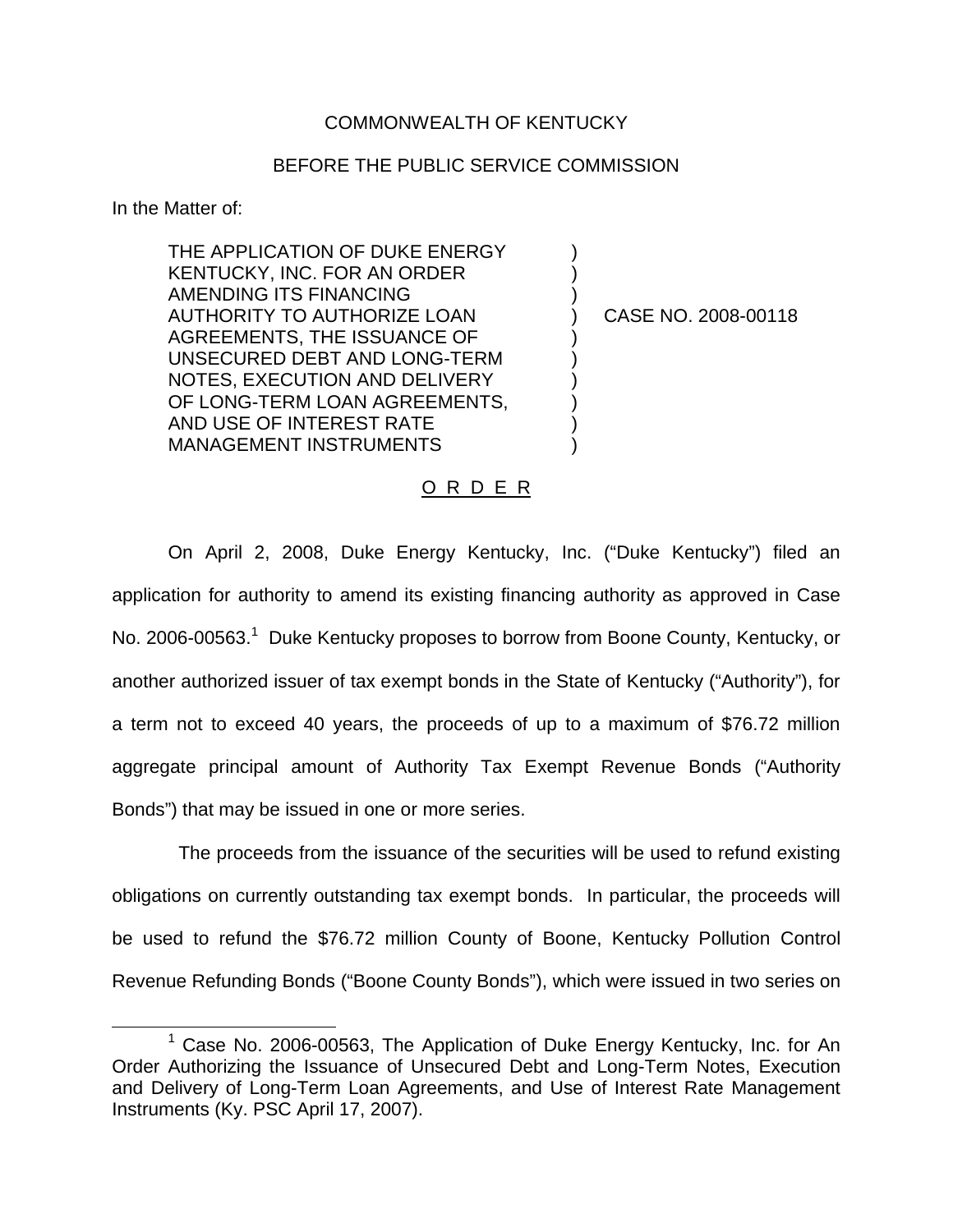June 26, 2006 and are due August 1, 2027. Upon issuance of the securities, the existing Boone County Bonds will be called for redemption with proceeds from the sale of the refunding bonds.

In 2006, Duke Kentucky issued the Boone County Bonds as insured auction-rate securities. Due to difficulties in the auction market as a result of the recent downgrade of the credit ratings of the bond insurers, the interest rates on the auction-rate bonds have increased significantly. Duke Kentucky believes that it is prudent financial management to refund the bonds into tax-exempt securities of a different structure.

Obligations associated with the Boone County Bonds total \$76,720,000. The refinancing requested by Duke Kentucky will not result in any increase to Duke Kentucky's long-term debt. Duke Kentucky requests the authority to engage in transactions through the period ending December 31, 2008. While Duke Kentucky requests the authority as soon as practical, approval before April 30, 2008 will allow the refund of the Boone County Bonds while reducing interest costs.

Duke Kentucky requests that it be granted authority to continue to utilize interest rate management techniques and to enter into management agreements to manage its interest costs. Such authority was granted in Case No. 2006-00563 as referenced previously. As market opportunities for interest rate management alternatives are transitory, Duke Kentucky requests authority to enter into agreements as opportunities arise to obtain the most competitive pricing. Duke Kentucky requests authority to enter into such transactions prior to the time Duke Kentucky reaches agreement with respect to the terms of such transactions. This authority does not relieve Duke Kentucky of its responsibility to obtain the best terms available for the product selected.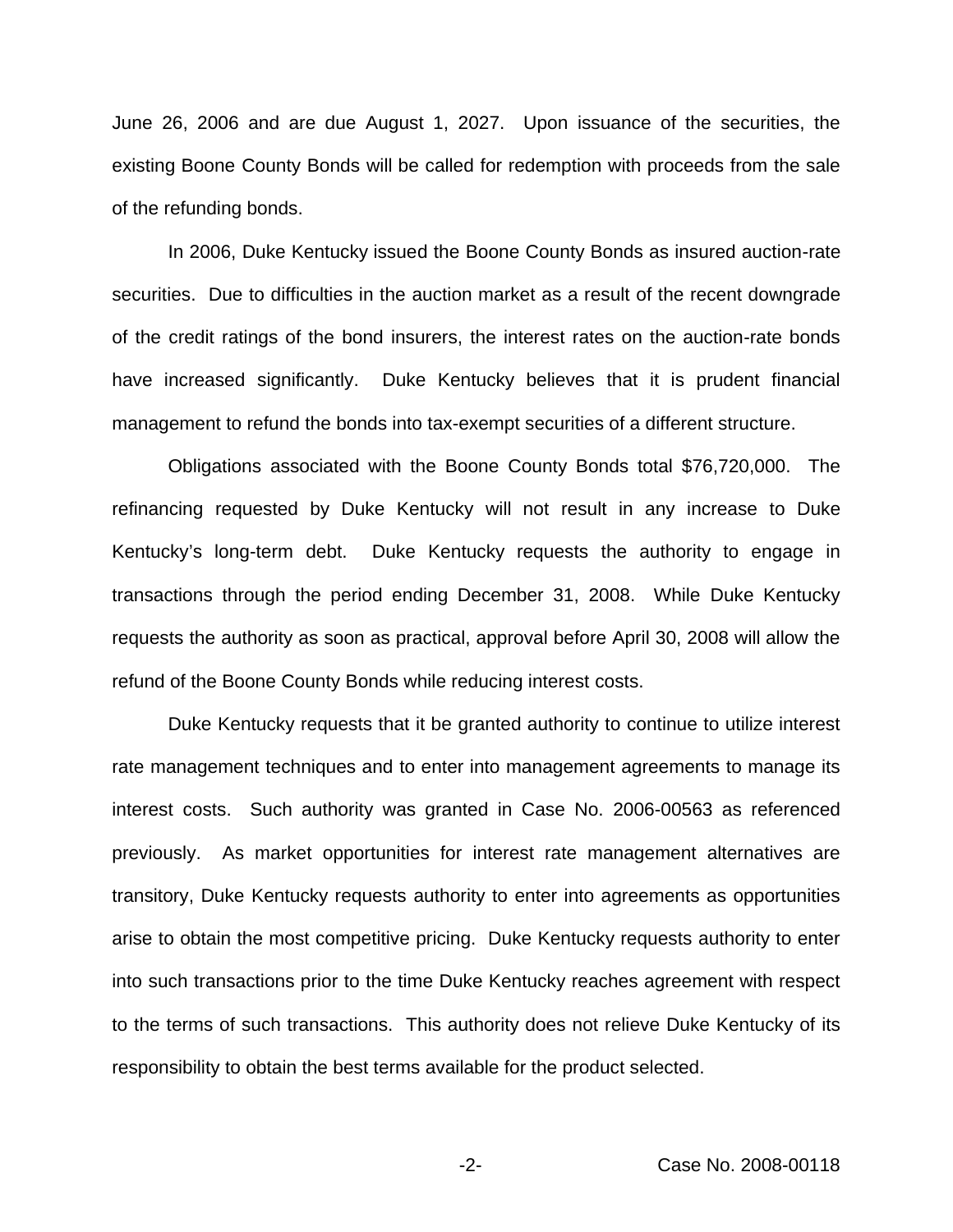The Commission, having considered the evidence of record and being otherwise sufficiently advised, finds that the proposed issuance of securities and the assumption of obligations in connection therewith as set out in Duke Kentucky's application should be approved. The Commission also finds that the proposed financing is for lawful objects within the corporate purposes of Duke Kentucky's utility operations, is necessary and appropriate for and consistent with the proper performance of its service to the public, will not impair its ability to perform that service, is reasonably necessary and appropriate for such purposes, and should therefore be approved.

IT IS THEREFORE ORDERED that:

1. Duke Kentucky is authorized to amend its existing financing authority as approved in Case No. 2006-00563 to include the ability to borrow the proceeds of taxexempt bonds from the Authority, to enter into one or more loan agreements with the Authority to evidence and secure its obligations to repay such loan or loans, and to account for such transactions in the manner as set forth herein.

2. The proceeds from the transactions authorized herein shall be used only for the lawful purposes set out in the application.

3. Duke Kentucky shall agree to only such terms and prices that are consistent with this Order.

4. Duke Kentucky shall, within 30 days from the date of issuance, file with this Commission a statement setting forth the date or dates of issuance of the securities authorized herein, the price paid, the interest rate, and all fees and expenses, including underwriting discounts or commissions or other compensation, involved in the issuance and distribution.